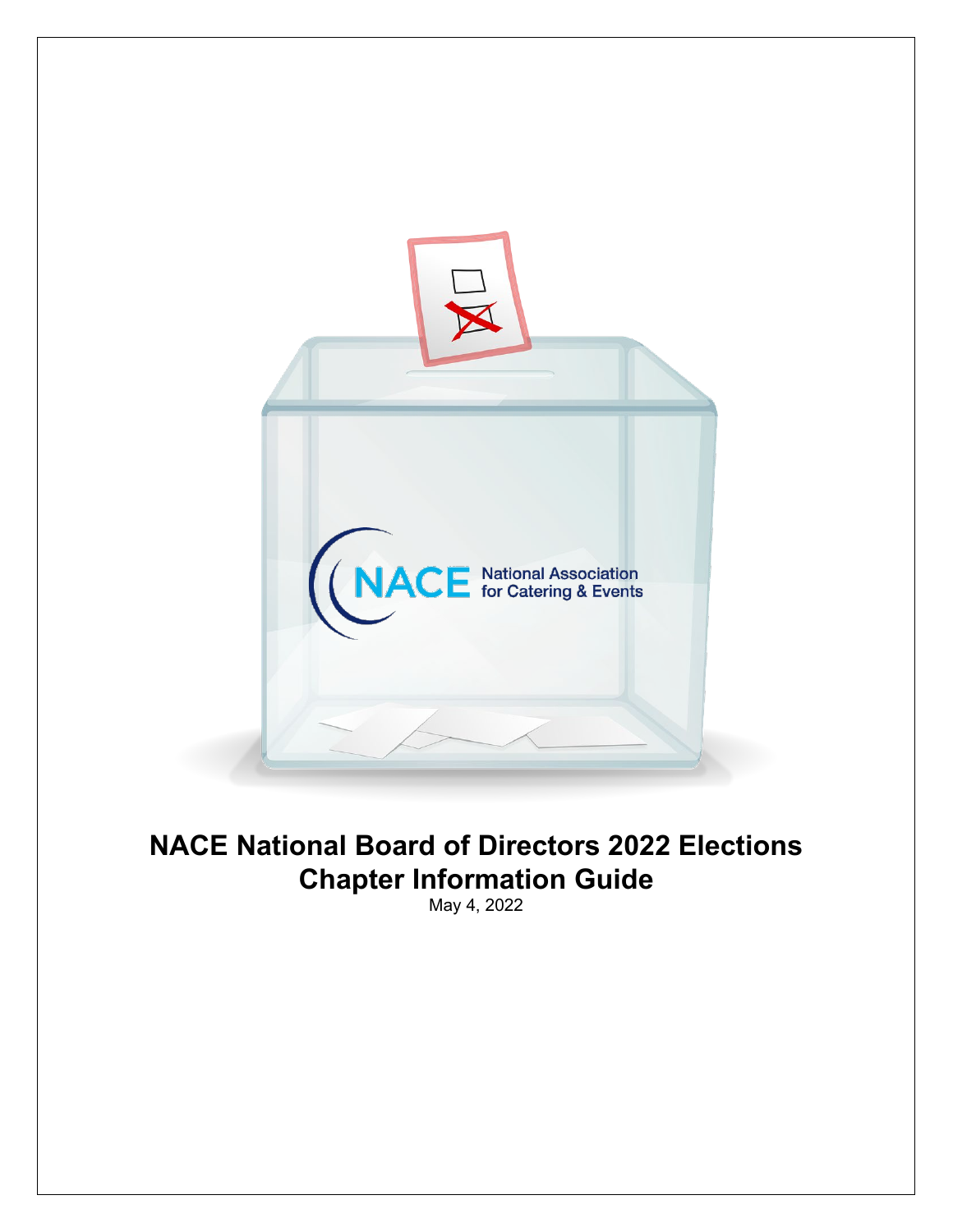## **Table of Contents**

| Resource 5: Chapter Delegate Requirements and Responsibilities - For Chapter Delegates  10 |
|--------------------------------------------------------------------------------------------|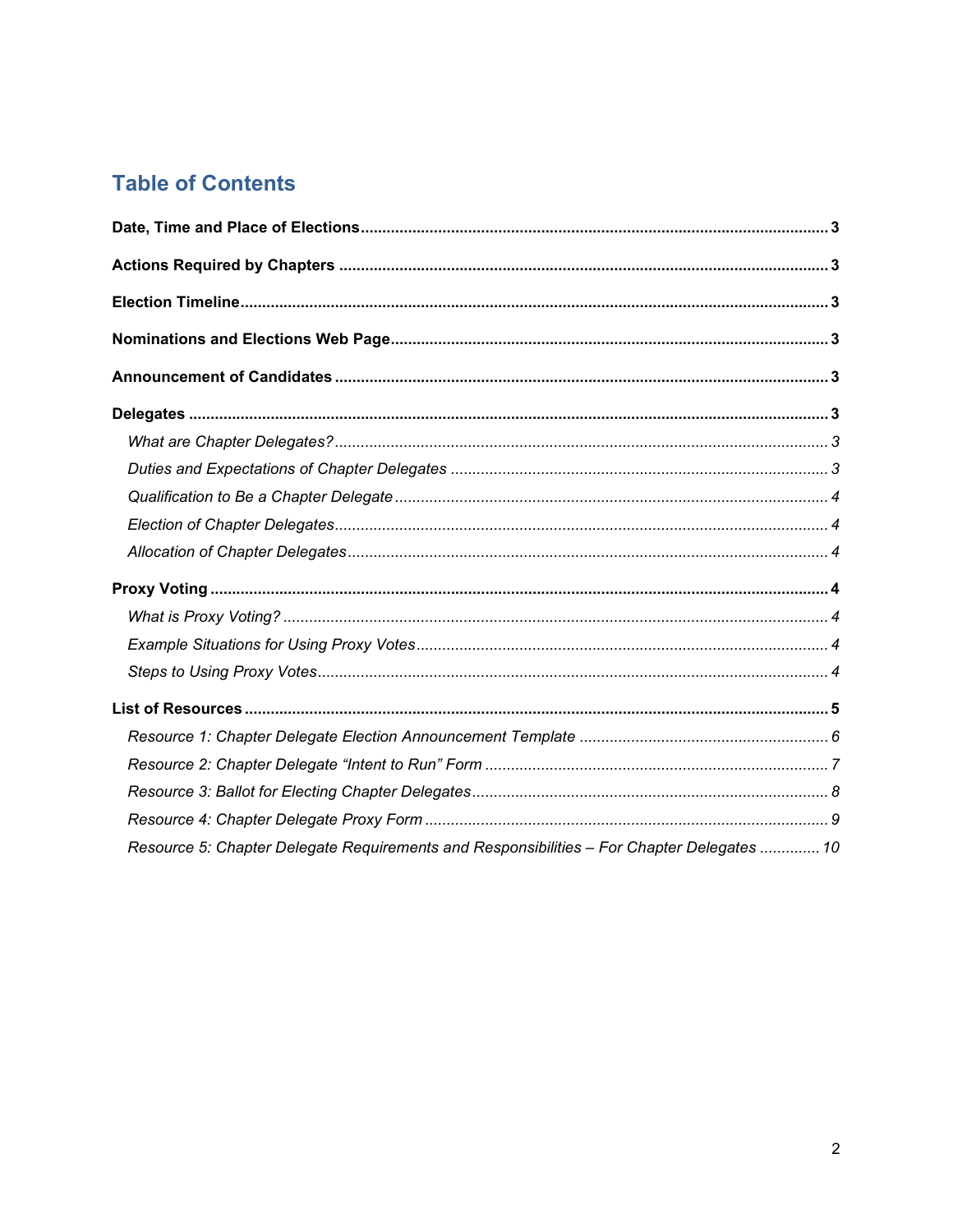### <span id="page-2-0"></span>**Date, Time and Place of Elections**

Elections for the NACE National Board will be held on Sunday, July 24, 2022 during the Experience Conference in Orlando, Florida. More information on Experience can be found at [www.nace.net/experience.](http://www.nace.net/experience)

#### <span id="page-2-1"></span>**Actions Required by Chapters**

- Announce call for Chapter Delegates to vote in National Board elections
- Collect Chapter Delegate nomination/intent to run forms from chapter members
- Elect Chapter Delegates to vote in the National Board elections
- Report Chapter Delegates to National Headquarters using an [online form](https://form.jotform.com/221235719774158)
- Communicate requirements and expectations to Delegates
- Manage proxy voting and ensure proxy forms are submitted

#### <span id="page-2-2"></span>**Election Timeline**

- Sunday, May 15 Membership reports generated for Delegate allocations
	- Monday, May 16 Chapter Delegate allocations provided to chapters
- Wednesday, May 25 National Board candidates announced
- June-July Two virtual "Meet the Candidates" sessions
- By Friday, June 24 Chapter Delegate elections complete
- By Friday, June 24, 5:00 PM ET Chapters submit delegate information via [online form](https://form.jotform.com/221235719774158)
- Sunday, July 10, 5:00 PM ET Proxy form submission deadline
- Sunday, July 24 Town Hall, Candidate Q&A and National Board elections (Mandatory for all delegates at the Experience Conference)

### <span id="page-2-3"></span>**Nominations and Elections Web Page**

Information on the nominations and elections process will be posted at [www.nace.net/elections](http://www.nace.net/elections) and will be regularly updated.

#### <span id="page-2-4"></span>**Announcement of Candidates**

Candidates will be announced to membership on May 25, 2022 by electronic mail and at [www.nace.net/elections.](http://www.nace.net/elections)

### <span id="page-2-5"></span>**Delegates**

#### <span id="page-2-6"></span>What are Chapter Delegates?

Pursuant to NACE bylaws, NACE uses a delegate system for voting during the National Board elections. In this system, Chapter Delegates, who are elected by chapter members, cast votes on behalf of the chapter's membership. *Chapter Delegates cast votes in a manner that reflects the collective will of the chapter, not the preference of the individual Delegate.* Some chapters determine the collective will of the chapter and instruct delegates in advance, while others may allow Delegates to make their voting decision on-site.

#### <span id="page-2-7"></span>Duties and Expectations of Chapter Delegates

Delegates are expected to:

- Review the candidate profiles at [www.nace.net/elections.](http://www.nace.net/elections)
- All delegates are encouraged to attend a virtual "Meet the Candidates" session. Delegates voting by proxy **must** attend a virtual "Meet the Candidates".
- Attend the NACE Town Hall and Candidate Q&A session at the NACE Experience conference if voting in-person
- Cast a vote consistent with the direction of chapter membership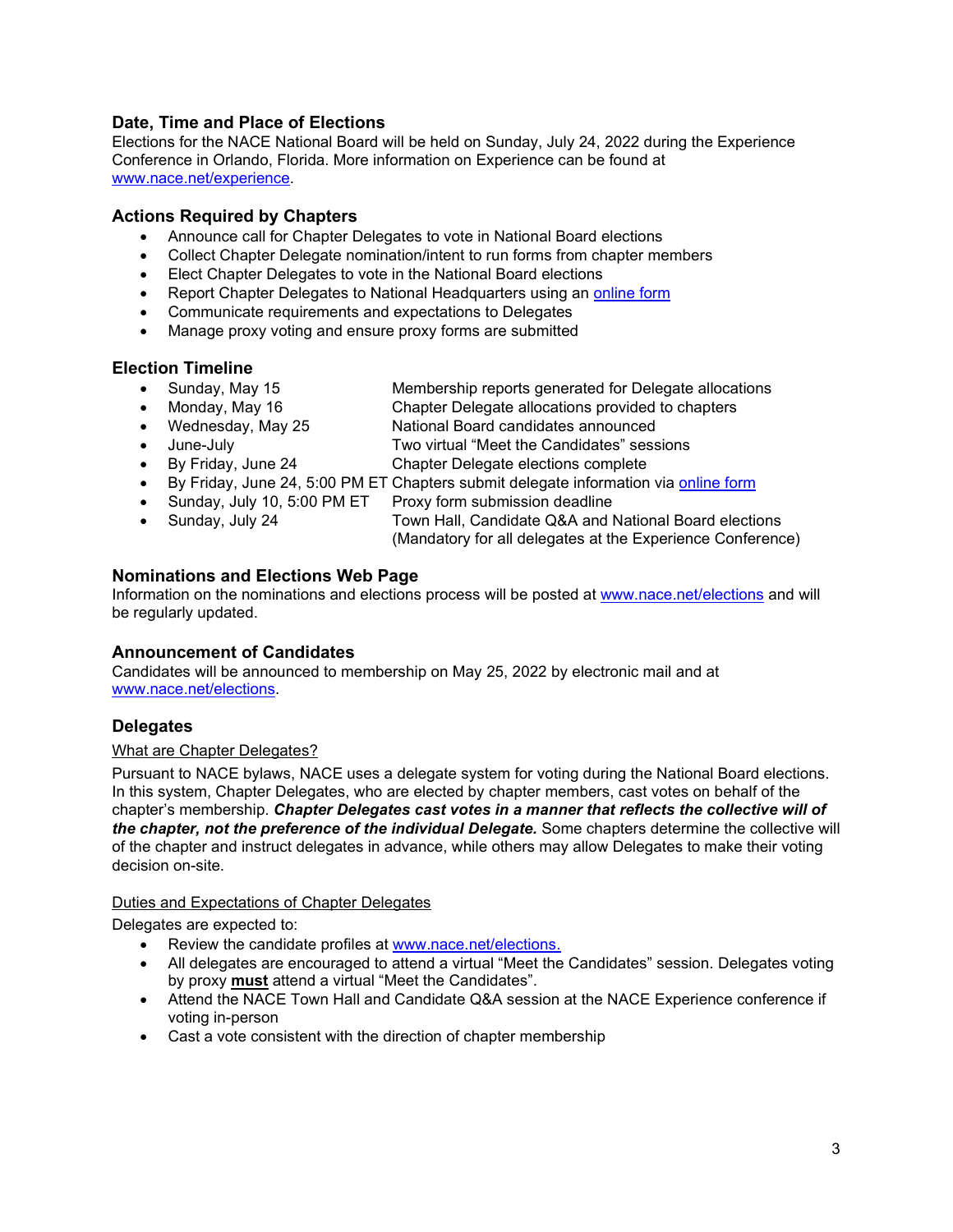#### <span id="page-3-0"></span>Qualification to Be a Chapter Delegate

Professional members in good standing are eligible to serve as a Delegate. Delegates must be in good standing when submitted by the chapter and at the time of the National Board elections on July 24, 2022. "In Good Standing" means that a member's dues are current and the member is not subject to any suspension or removal proceedings. Membership dues are considered current and in good standing if the member (a) has paid dues in full; (b) is on a payment plan; or (c) is in the grace period.

#### <span id="page-3-1"></span>Election of Chapter Delegates

NACE chapters are responsible for electing Delegates to represent their chapter. Delegates are elected by chapter membership. This packet includes more information on the duties, requirements and expectations of Chapter Delegates. Sample resources for conducting delegate elections are included in this packet.

#### <span id="page-3-2"></span>Allocation of Chapter Delegates

Chapters are allocated one Chapter Delegate per 25 Professional members in good standing. "In Good Standing" means that a member's dues are current and the member is not subject to any suspension or removal proceedings. Membership dues are considered current if the member (a) has paid dues in full; (b) is on a payment plan; or (c) is in the grace period. Delegate allocations are calculated using membership data as of May 15, 2022.

#### <span id="page-3-3"></span>**Proxy Voting**

#### <span id="page-3-4"></span>What is Proxy Voting?

Proxy voting is an important option that has always been available, that gives chapters a way to manage Delegate votes for any Delegates who are unable to vote in person. Proxy voting means a chapter gives another NACE member, either from your own chapter or another chapter, written authority to cast a vote on behalf of one or more other Delegates. The member named as the proxy must be a member in good standing and eligible to serve as a Delegate. Members may only carry a proxy for one chapter other than their home chapter. Proxy forms must be submitted by Sunday, July 10 at 5:00 PM ET.

#### <span id="page-3-5"></span>Example Situations for Using Proxy Votes

Proxy voting is a powerful tool for chapters, including but not limited to the following scenarios:

- A chapter is unable to fund a Delegate's travel and that Delegate is unable to self-fund
- A chapter is unable to find enough members willing or able to attend the Experience Conference
- A Delegate is prohibited from travelling by an employer, or for other health and safety reasons

<span id="page-3-6"></span>These are provided as example to help you understand the flexibility and usefulness of proxy voting.

#### Steps to Using Proxy Votes

- 1. Chapters must first elect Delegates and submit them to National Headquarters for certification. This procedural step is required, even if you know in advance an elected Delegate will assign their vote to a proxy.
- 2. Submit a signed official proxy form no later than Sunday, July 10 at 5:00 PM ET to National Headquarters. You must submit a separate form for each Chapter Delegate who will use a proxy vote.

The Nominations and Elections Committee, CLC and headquarters staff will be working together to help chapters find proxy voters in other chapters as needed.

More information is available in this packet, and if you have further questions, please contact the National staff by email at [elections@nace.net](mailto:elections@nace.net) or call Lawrence Leonard at 410-290-5410.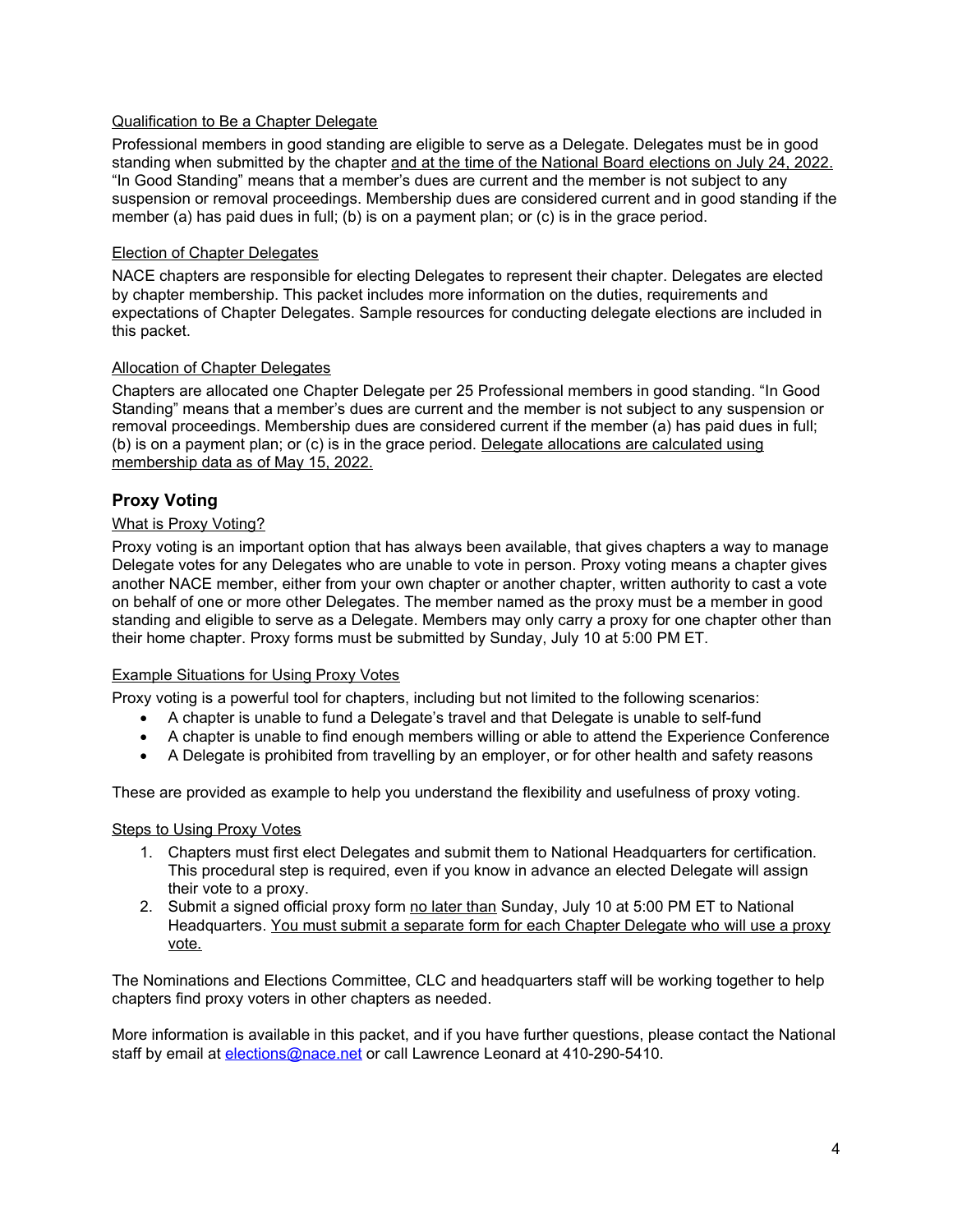#### <span id="page-4-0"></span>**List of Resources**

To assist chapters with the Delegate election process, the Nominations and Elections Committee has developed the several resources that offer ready-to-use copy and sample templates.

Please note that many of these resources include text in <BRACKETS>. Please customize these templates for your chapter by filling in all information within <BRACKETS> before sending to members.

- **1. Chapter Delegate Election Announcement Template**  Customize and send to all members of the chapter no later than one week prior to your election.
- **2. Chapter Delegate "Intent to Run" Form** Attach with Election Announcement.
- **3. Ballot for Electing Chapter Delegates** Customize and provide to members during the election at your meeting.
- **4. Chapter Delegate Proxy Form** Submit this form for each Chapter Delegate using proxy voting by Sunday, July 10 at 5:00 PM ET. Submit forms to [elections@nace.net.](mailto:elections@nace.net)
- **5. Chapter Delegate Requirements and Responsibilities** Attach with Election Announcement and Distribute to Chapter Delegates prior to elections.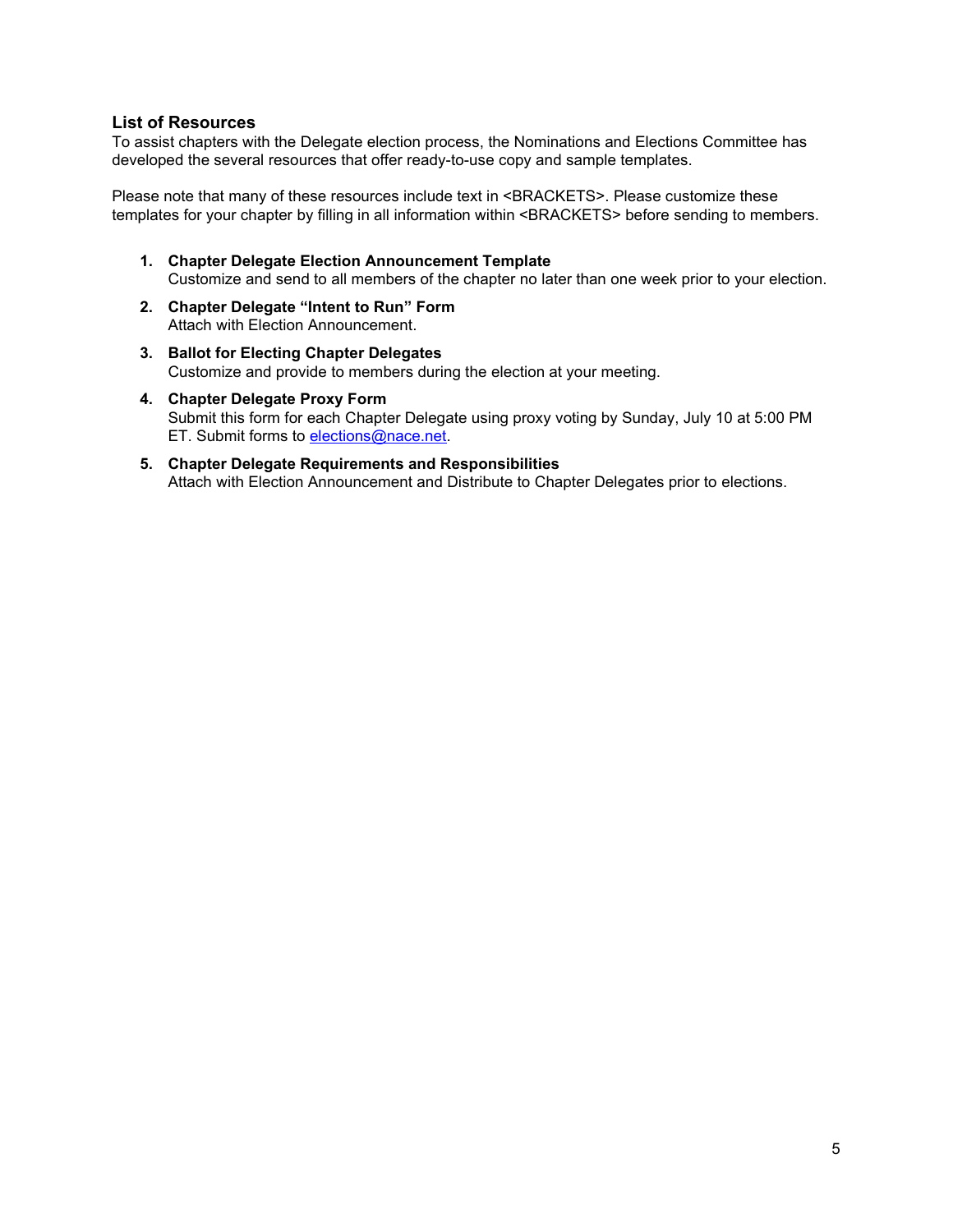#### <span id="page-5-0"></span>Resource 1: Chapter Delegate Election Announcement Template

**TO: NACE <chapter> Members** 

**FROM: <***NAME – Chapter Nominations Chair (usually the Past President)>*

**DATE:** 

#### **RE: Special Election – Chapter Delegates**

Elections for the NACE National Board will be held on July 24, 2022 during the Experience conference in Orlando, Florida.

To participate in this election, our chapter must elect Delegates to represent us and participate in the voting process. Our chapter can elect one Delegate for every 25 Professional members or portion thereof as of May 15, 2022.

The <NAME> chapter is required to elect <NUMBER> delegates. **We will be holding a special election of Chapter Delegates on <DATE>.** If you are interested in being a Chapter Delegate, please review the attached position description and send the completed "intent to run" form to <NAME>, chapter <chapter Title>, by <DATE>.

In this document you will find:

- Chapter Delegate Intent to Run Form
- Responsibilities and Requirements of Chapter Delegates

In order to be considered as a candidate, you must complete and submit all forms **no later than 11:59**  PM on <DATE> by email to <the name of your chapter's Nominations Committee Chair or **President> at <email address>.** Candidates who do not meet the qualifications will be notified before the special election.

Once all delegate candidate information is received and approved by our chapter's Nominations Committee, the chapter membership will be provided with the names of all candidates and instructions for voting.

If you have any questions, you can contact <NAME> with any questions that may arise at <PHONE> or <EMAIL>.

Sincerely,

<NAME> <CHAPTER NAME> <Chapter Title>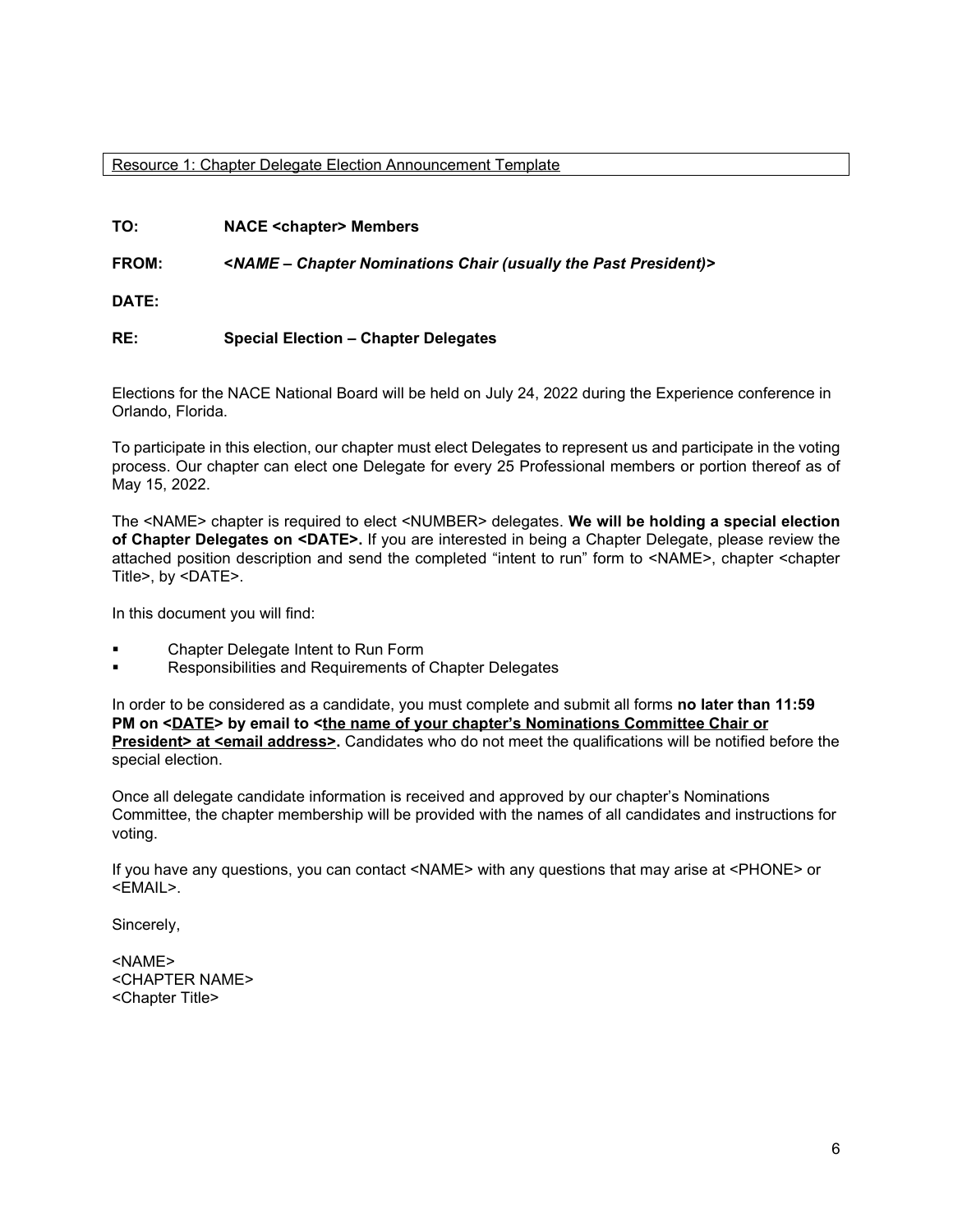<span id="page-6-0"></span>Resource 2: Chapter Delegate "Intent to Run" Form

| process and hereby declare my intent to run for the position of: |          |
|------------------------------------------------------------------|----------|
|                                                                  | _Chapter |
| <b>Please Print:</b>                                             |          |
|                                                                  |          |
|                                                                  |          |
|                                                                  |          |
|                                                                  |          |
|                                                                  |          |
| Please e-mail this form to:                                      |          |

<CHAPTER NOMINATIONS COMMITTEE CHAIR>

E-Mail: <EMAIL ADDRESS>

**This form must be submitted by 11:59 PM on <DATE> to recognize your intent to run.**

#### **Qualifications:**

- 1. You must be a member of the chapter for at least (1) year to qualify as a delegate.
- 2. The chapter must be your primary chapter. You cannot be a Chapter Delegate for a chapter where you hold a secondary chapter membership.
- 3. You must be a Professional member in good standing. To be in good standing you must (a) have dues paid in full; (b) be on a dues payment plan; or (c) be in the grace period. You also must not be subject to suspension or removal proceedings. These requirements must apply at the time of your election as a delegate and at the time of National Board election voting on Sunday, July 24, 202.
- 4. Student Members are not eligible to be a delegate or vote in the National Board election.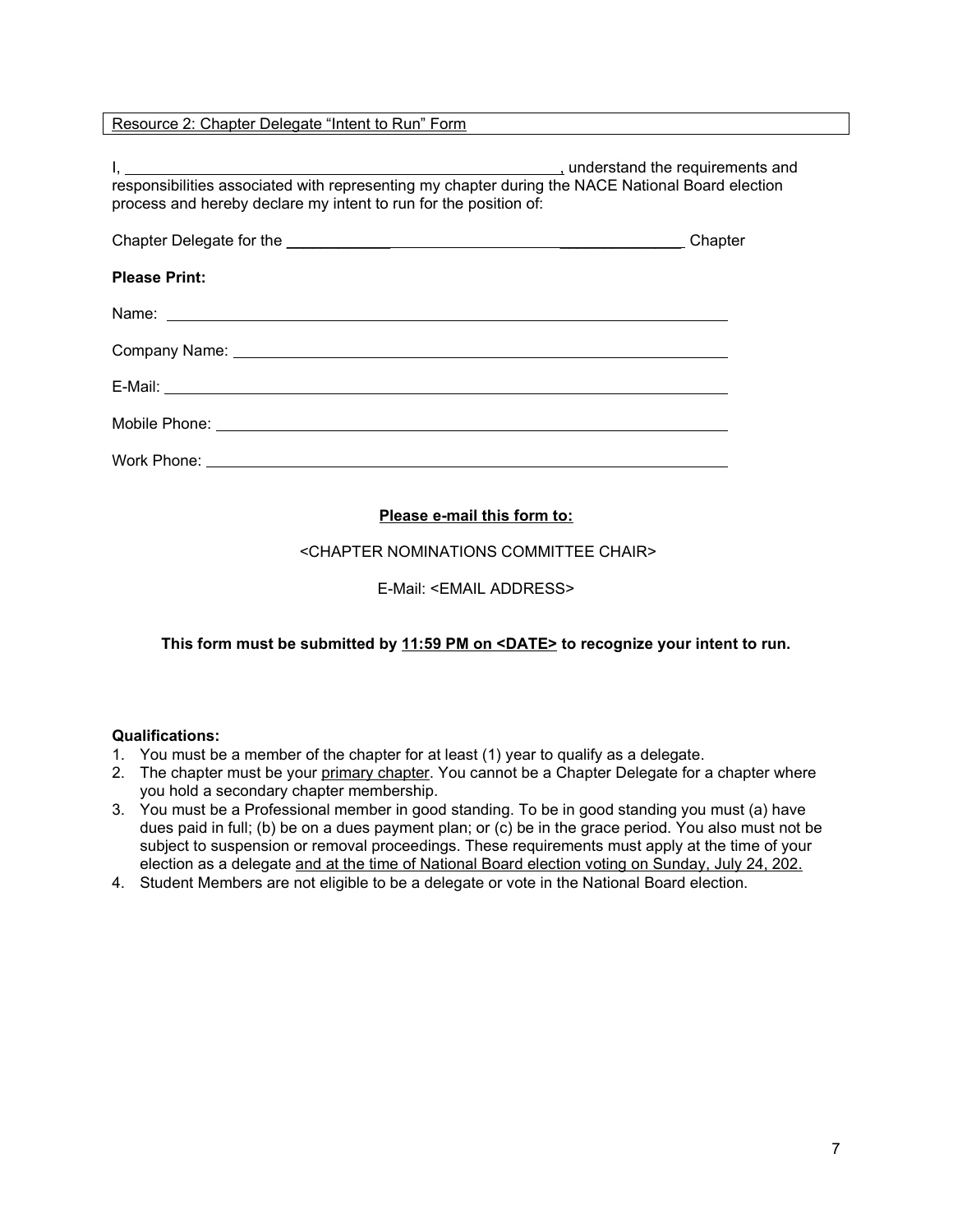#### <span id="page-7-0"></span>Resource 3: Ballot for Electing Chapter Delegates

The following is a list of potential delegates to represent the <CHAPTER> in the NACE National Board elections to be held on July 24, 2022 at the Experience Conference.

<CHAPTER NAME> needs to elect <NUMBER> delegates total.

Please indicate at the bottom of the ballot that you have voted for all listed delegate candidates.

- <NAME>
- <NAME>
- <NAME>
- <NAME>
- <NAME>
- <NAME>
- <NAME>
- <NAME>
- <NAME>
- <NAME>

[ ] Yes, I vote for the above listed Chapter Delegates:

Print Name: Williams and Williams and Williams and Williams and Williams and Williams and Williams and Williams

Signature: <u>contract and contract and contract and contract and contract and contract and contract and contract and contract and contract and contract and contract and contract and contract and contract and contract and co</u>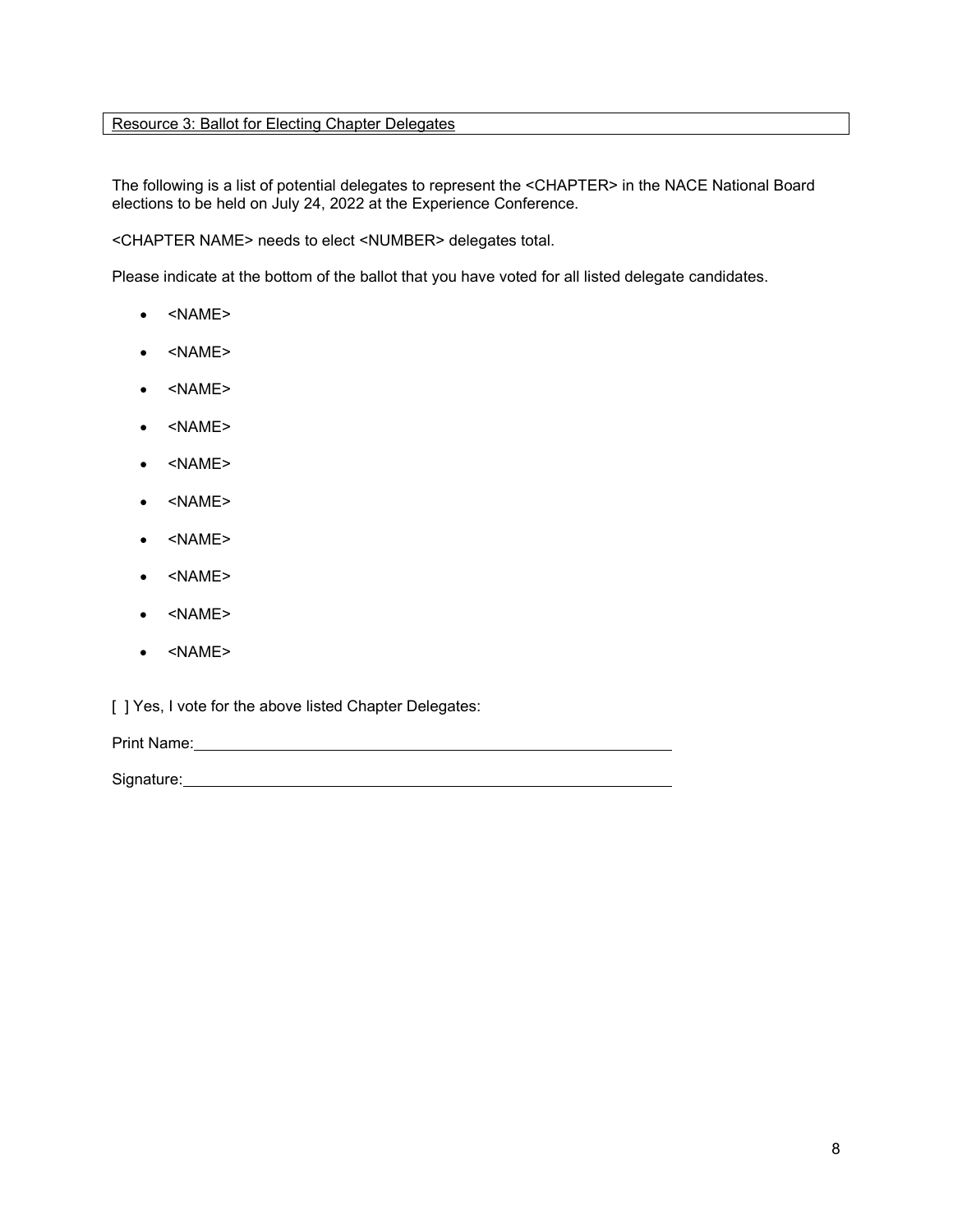<span id="page-8-0"></span>Resource 4: Chapter Delegate Proxy Form



#### **DELEGATE PROXY FORM**

| <b>ASSIGNING DELEGATE INFORMATION</b>                                                                                                                                                                                          |  |
|--------------------------------------------------------------------------------------------------------------------------------------------------------------------------------------------------------------------------------|--|
|                                                                                                                                                                                                                                |  |
|                                                                                                                                                                                                                                |  |
| Delegate Mobile Phone______________________Delegate Email_______________________                                                                                                                                               |  |
|                                                                                                                                                                                                                                |  |
| <b>PROXY DELEGATE INFORMATION</b>                                                                                                                                                                                              |  |
| Proxy Delegate Name (Please Print) New York Contract on the Contract of the Contract of the Contract of the Contract of the Contract of the Contract of the Contract of the Contract of the Contract of the Contract of the Co |  |
|                                                                                                                                                                                                                                |  |
|                                                                                                                                                                                                                                |  |

#### **IN ACCORDANCE WITH NACE BYLAWS FOR NATIONAL ELECTIONS:**

- 1. If, for any reason, a delegate is unable to exercise his or her vote, the chapter may assign that vote by proxy to any current NACE member in good standing eligible to serve as a delegate.
- 2. No proxy shall be accepted or acknowledged unless the chapter shall have submitted a signed, written certification of such proxy to the Secretary/Treasurer of NACE and the Executive Director has verified that the member meets the qualifications of membership.
- 3. Proxy votes not registered with the national office, by the deadline, will NOT be accepted.
- 4. Each delegate can only vote one proxy. This proxy is valid for sixty (60) days from the date shown above.

#### **TWO CURRENT CHAPTER BOARD MEMBERS OF THE ASSIGNING DELEGATE CHAPTER MUST SIGN THIS FORM**

 Delegate Signature **Delegate Signature** Proxy Signature

 $\overline{a}$ 

Board Member's Name (Please print) Board Member's Name (Please print)

 $\overline{a}$ 

Board Member's Signature **Board Member's Signature** 

**Return this form no later than July 10, 2022 at 5:00 PM ET to [elections@nace.net](mailto:elections@nace.net)**